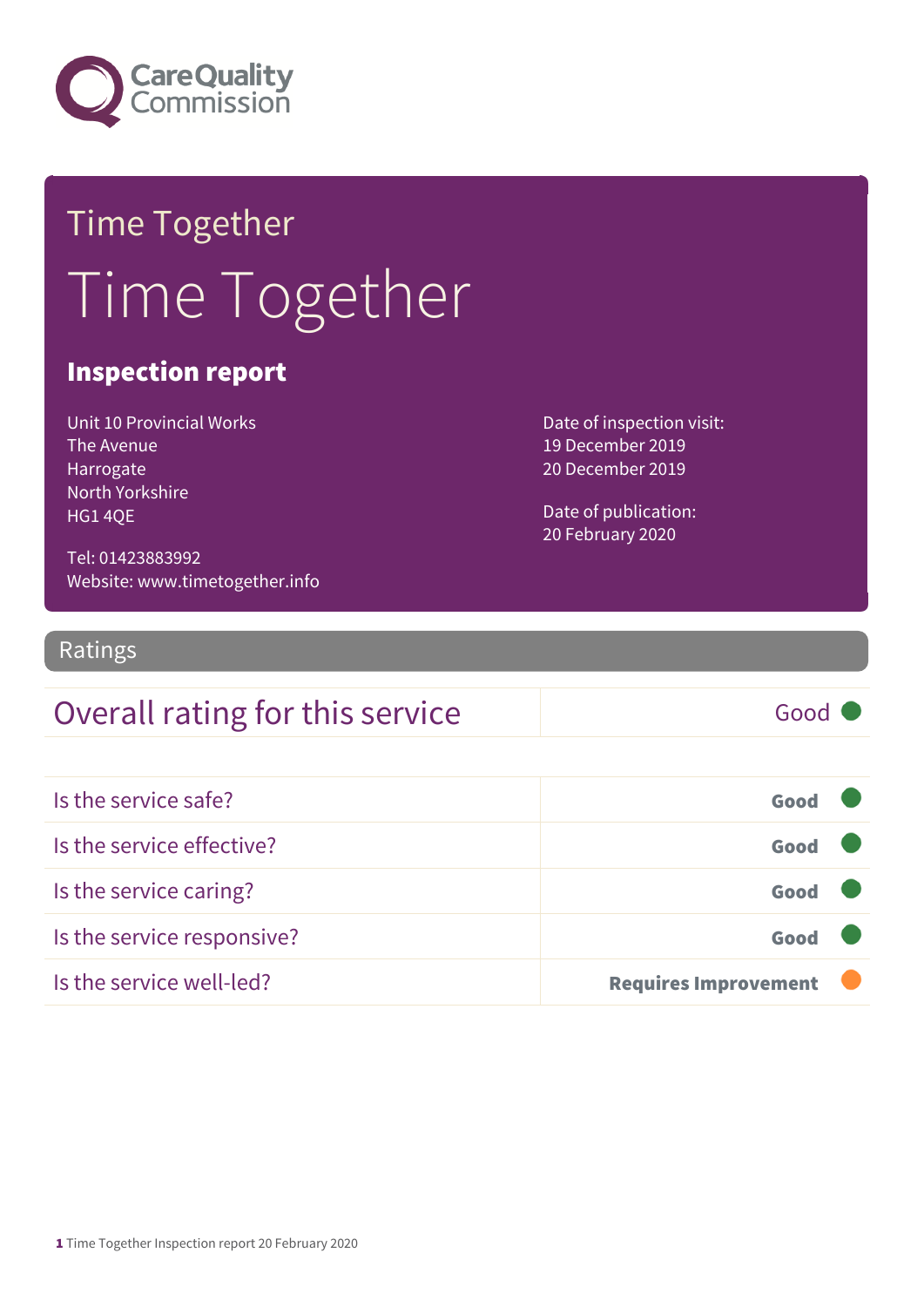### Summary of findings

#### Overall summary

#### About the service

Time Together is a domiciliary care agency providing personal care and support to people living in their own homes. The service specialises in supporting younger adults and older people with a learning disability or autistic spectrum disorder, mental health needs, a physical disability or sensory impairment.

Not everyone who used the service received support with personal care. The Care Quality Commission (CQC) only inspects where people receive personal care. This is help with tasks related to personal hygiene and eating. Where they do, we also consider any wider social care provided. At the time of our inspection 13 people were receiving support with personal care.

The service has been developed and designed in line with the principles and values that underpin Registering the Right Support and other best practice guidance. This ensures that people who use the service can live as full a life as possible and achieve the best possible outcomes. The principles reflect the need for people with learning disabilities and/or autism to live meaningful lives that include control, choice, and independence. People using the service receive planned and co-ordinated person-centred support that is appropriate and inclusive for them.

People's experience of using this service and what we found People received kind and caring support to meet their needs. Staff knew people well and how best to support them.

Whilst people benefited from a very caring and person-centred service, issues with staffing levels had impacted on the time available for managers to monitor the service and address governance issues. Some supervisions and appraisals had not been completed. Care plans and risk assessments needed to be reviewed and updated to include more information about people's needs and risks.

People were supported to have maximum choice and control of their lives and staff supported them in the least restrictive way possible. Clear and complete records had not always been kept showing how people's mental capacity to consent to their care had been assessed or in relation to best interest decisions. We made a recommendation about documentation in relation to the Mental Capacity Act 2005.

The provider had a board of trustees, who met regularly to monitor and check how the registered manager managed the service. The provider needed to develop and strengthen this approach as their auditing and monitoring of the service had not identified and addressed the issues we found. Although this had not impacted on people's experience of using the service, the provider needed to improve how they monitored the service to make sure these problems did not start to affect people's care.

Staff were safely recruited and people praised the reliable staff who support them at the times they needed. Staff completed a training and shadowing to make sure they had the skills and knowledge to effectively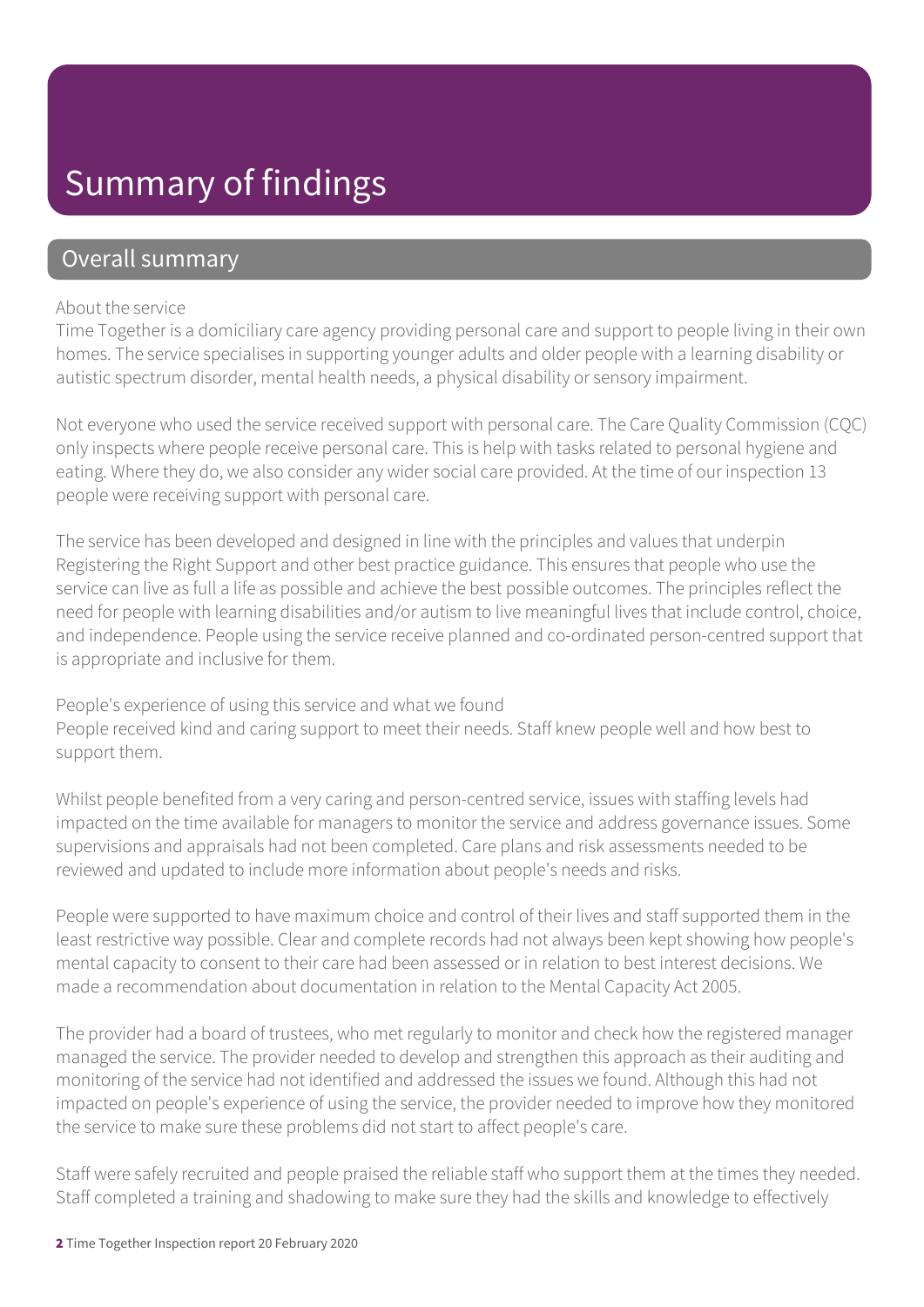meet people's needs. Staff were trained to respond to any safeguarding concerns to help keep people who used the service safe. Medicines were managed and administered safely.

People were supported to make decisions and have control over their care and support. Staff promoted people's independence and supported people to take part in activities and do the things they enjoyed.

Staff respected people's privacy and supported them to maintain their dignity. Staff were carefully chosen to support individual people. Each person had their own team of familiar staff who knew them well. This helped people form meaningful relationships with the staff who supported them.

Staff understood people's communication needs and provided accessible information to help people make decisions. The registered manager was developing an accessible copy of the provider's complaints procedure. People felt able to speak with management if they needed to complain and praised the approachable and responsive way the registered manager dealt with any issue or concerns to improve the service.

There was a person-centred culture within the service. The registered manager was very approachable and responsive to feedback. They were committed to continually improving the service.

For more details, please see the full report which is on the CQC's website at www.cqc.org.uk.

Rating at last inspection The last rating for this service was good (published 28 April 2017).

Why we inspected This was a planned inspection based on the previous rating.

Follow up

We will continue to monitor information we receive about the service until we return to visit as per our reinspection programme. If we receive any concerning information we may inspect sooner.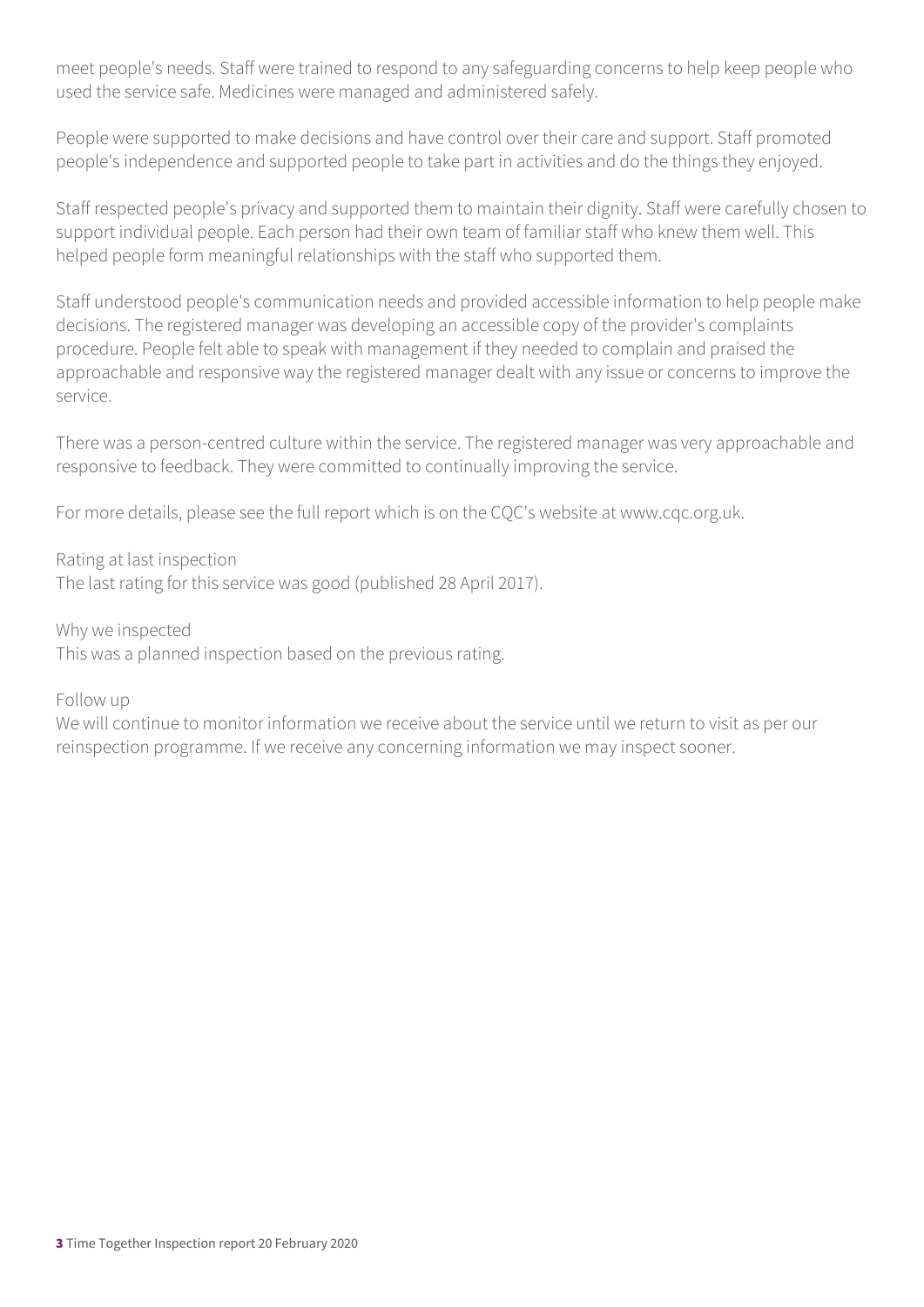### The five questions we ask about services and what we found

We always ask the following five questions of services.

| Is the service safe?                          | Good                        |
|-----------------------------------------------|-----------------------------|
| The service was safe.                         |                             |
| Details are in our safe findings below.       |                             |
| Is the service effective?                     | Good                        |
| The service was effective.                    |                             |
| Details are in our effective findings below.  |                             |
| Is the service caring?                        | Good                        |
| The service was caring.                       |                             |
| Details are in our caring findings below.     |                             |
| Is the service responsive?                    | Good                        |
| The service was responsive.                   |                             |
| Details are in our responsive findings below. |                             |
| Is the service well-led?                      | <b>Requires Improvement</b> |
| The service was not always well-led.          |                             |
| Details are in our well-led findings below.   |                             |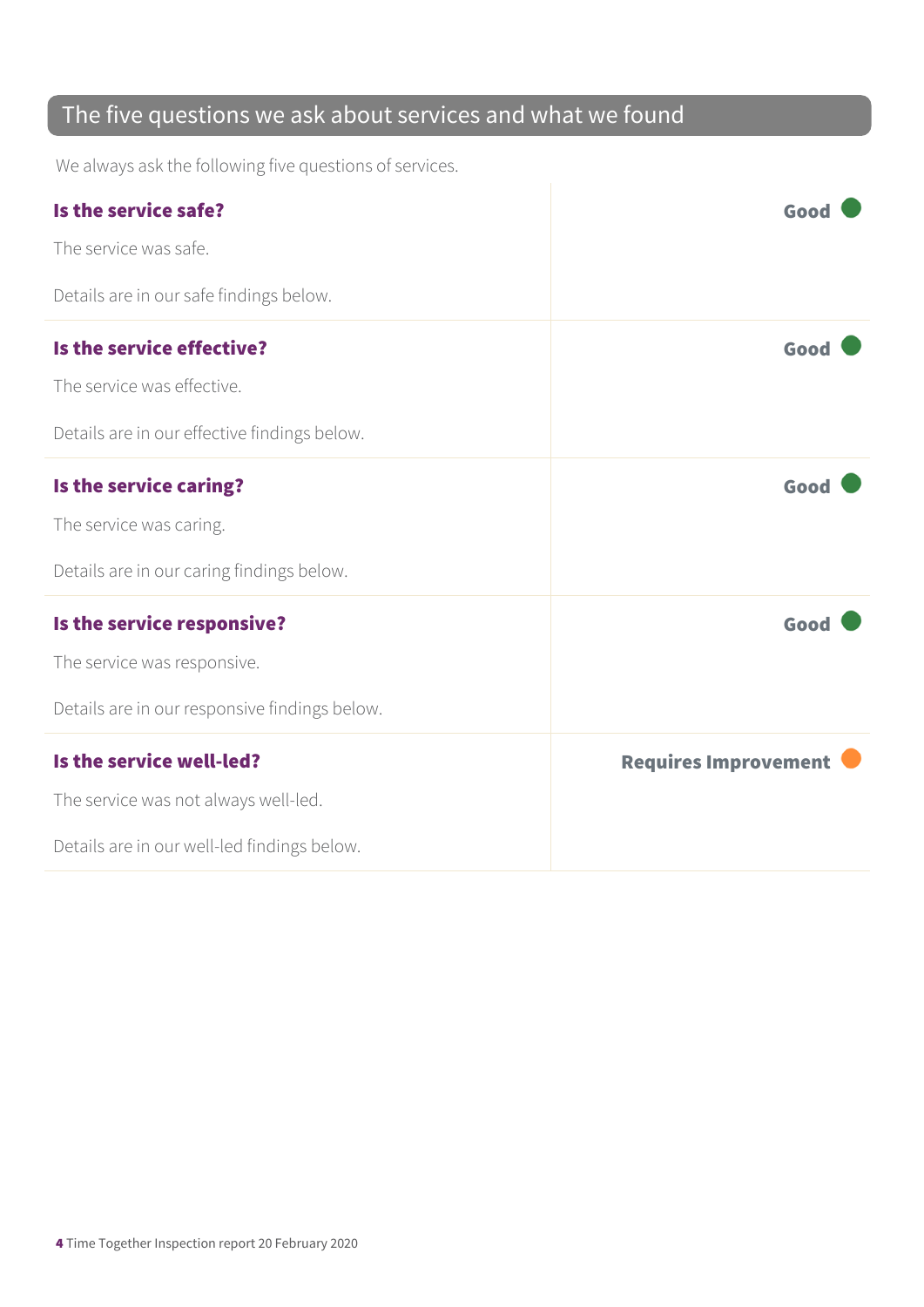

# Time Together

#### Detailed findings

### Background to this inspection

#### The inspection

We carried out this inspection under Section 60 of the Health and Social Care Act 2008 (the Act) as part of our regulatory functions. This inspection was planned to check whether the provider was meeting the legal requirements and regulations associated with the Act, to look at the overall quality of the service, and to provide a rating for the service under the Care Act 2014.

#### Inspection team

The inspection was carried out by one inspector.

Service and service type Time Together is a domiciliary care agency. It provides personal care to people living in their own homes.

The service had a manager registered with the CQC. A registered manager and the provider are legally responsible for how the service is run and for the quality and safety of the care provided.

#### Notice of inspection

The inspection was announced; we gave the provider 48 hours' notice of the inspection. This was because the service is small and we wanted to be sure the registered manager would be available to speak with us when we visited.

Inspection activity started on 18 December 2019 and ended on 20 December 2019. We visited the office location on 19 and 20 December 2019.

#### What we did before the inspection

We reviewed information we had received about the service since the last inspection. We sought feedback from the local authority and Healthwatch. Healthwatch is an independent consumer champion that gathers and represents the views of the public about health and social care services in England. We used this information to help plan our inspection.

The provider was not asked to complete a provider information return before this inspection. This is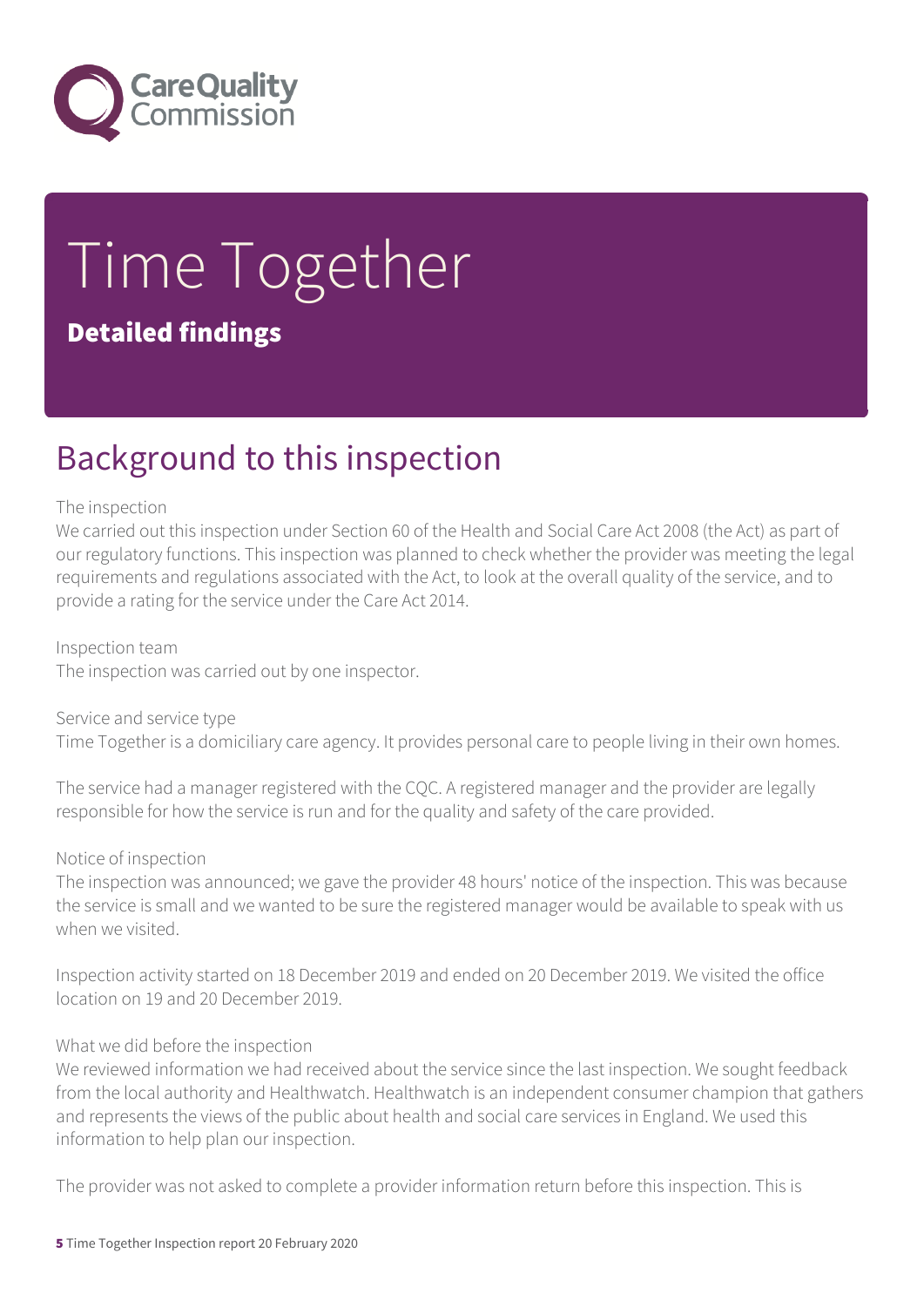information we require providers to send us to give some key information about the service, what the service does well and improvements they plan to make. We took this into account when we inspected the service and made the judgements in this report.

#### During the inspection

We spoke with two people who used the service, seven people's relatives and received feedback from six health and social care professionals. We spoke with the registered manager, an assistant manager, two members of the provider's 'board of trustees' and three care workers.

We reviewed two people's care records in full and two people's in part, including their medication administration records and daily notes. We looked at two staff's recruitment, induction, training and supervision records as well as other records relating to the management of the service.

#### After the inspection

We continued to review evidence from the inspection and seek clarification from the provider to validate evidence found.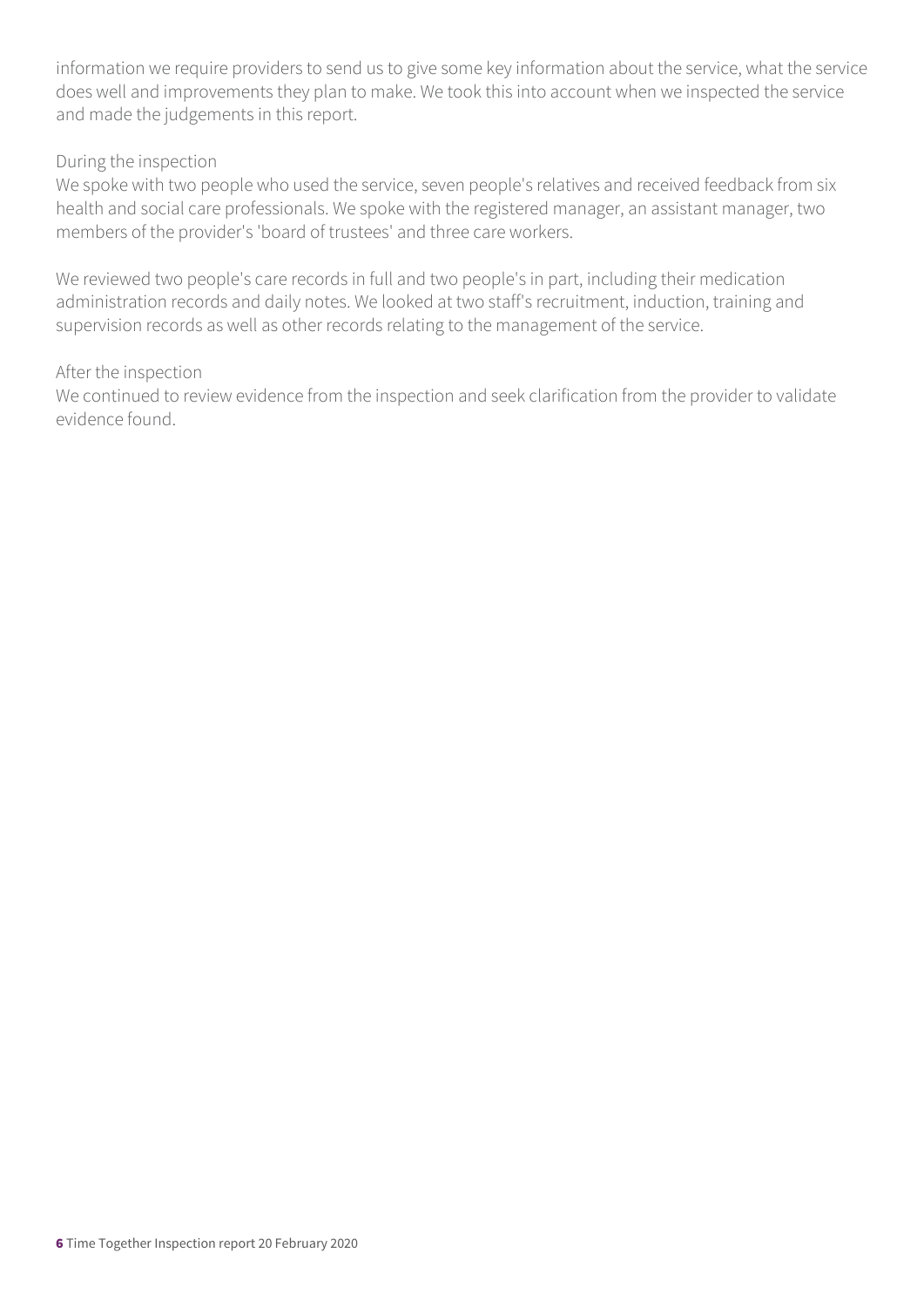### Is the service safe?

### Our findings

Safe – this means we looked for evidence that people were protected from abuse and avoidable harm.

At the last inspection this key question was rated good. At this inspection this key question has remained the same. This meant people were safe and protected from avoidable harm.

Assessing risk, safety monitoring and management; Learning lessons when things go wrong

• People were supported by staff who understood their needs and risks to their safety. Staff provided proactive support to reduce risks and help keep people safe.

• People's needs and risks were identified and assessed. Some risk assessments, for example regarding people's health needs, would benefit from more information and the registered manager agreed to address this.

• Accidents and incidents were reported, recorded and monitored to make sure staff had responded safely and to identify any lessons that could be learned to prevent a reoccurrence.

#### Staffing and recruitment

- People were supported by staff who had been safely recruited. Checks helped make sure staff were suitable to work with people who may be vulnerable.
- Management made sure suitable staff were matched with the people they supported. A relative said, "The new staff are very well selected, they have all been great."

• People were supported by reliable staff at the times they needed. Relatives told us, "They have never let us down" and "Staff are very good with visiting and if they do have a problem, they get someone else to come." • There had been issues with staffing levels before our visit and some staff had worked long hours to make sure people's needs were met. The assistant manager had introduced a new system to help monitor and make sure enough staff were employed.

Systems and processes to safeguard people from the risk of abuse

• People were protected from the risk of abuse by staff who had been trained to identify and respond to any safeguarding concerns.

• The registered manager understood their responsibility to report any safeguarding concerns and worked with the local authority to investigate any allegations of abuse. A professional told us, "Staff have gone out of their way in crisis and safeguarding situations. They are very responsive and take responsibility for their clients."

#### Using medicines safely

• People were safely supported to take their prescribed medicines. Staff had been trained and their competency checked. The registered manager was introducing new annual medication competency checks to make sure staff kept up-to-date with good practice guidance.

• The registered manager understood the importance of monitoring people's medicines to make sure these were not overused.

• Regular audits had been used to continually monitor and make sure medicines were managed and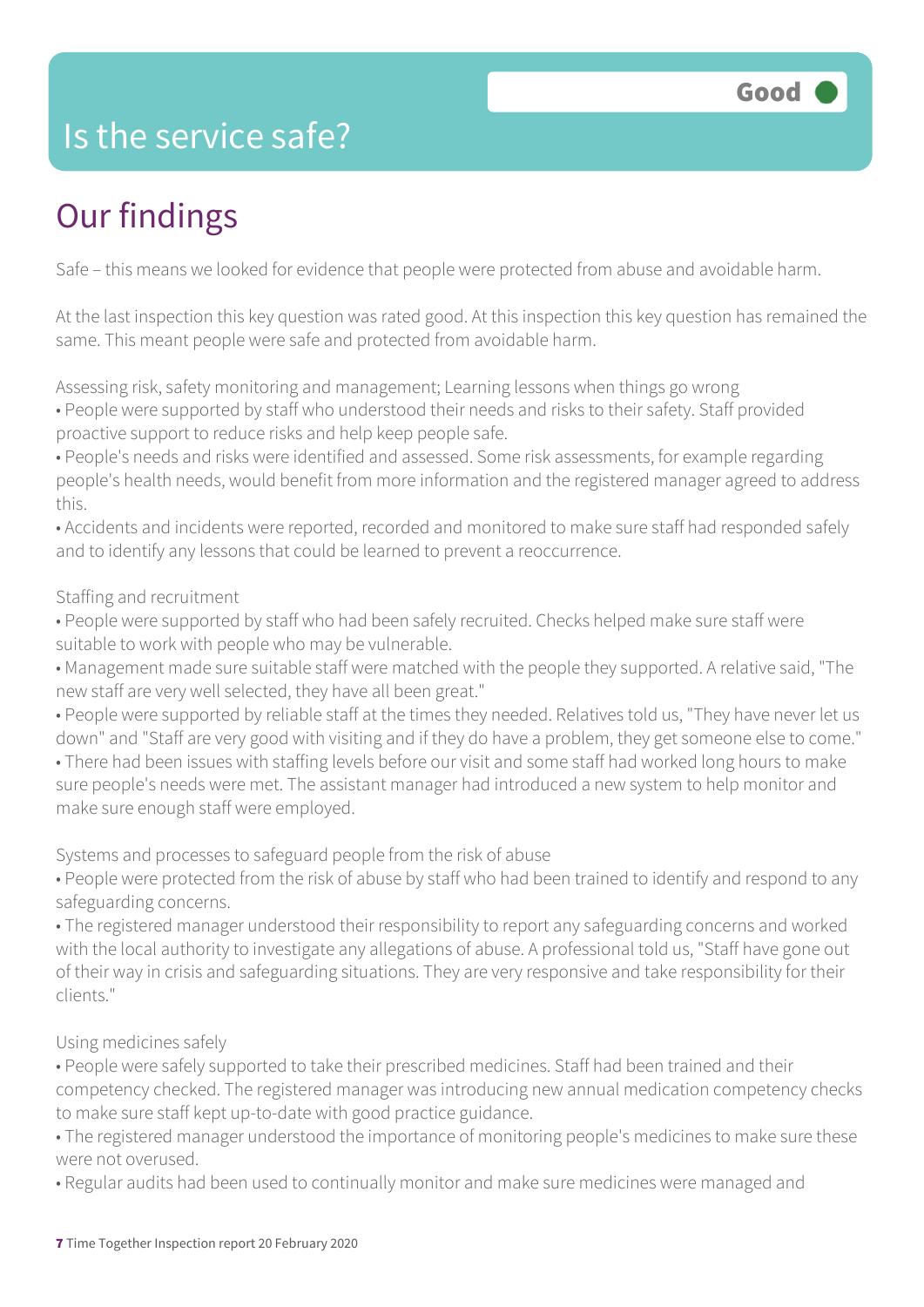administered safely. Issues had been identified and addressed to help prevent a similar thing happening again.

Preventing and controlling infection

• People were supported in a way which reduced the risk of spreading infections; staff had training and used personal protective equipment such as gloves and aprons when supporting people.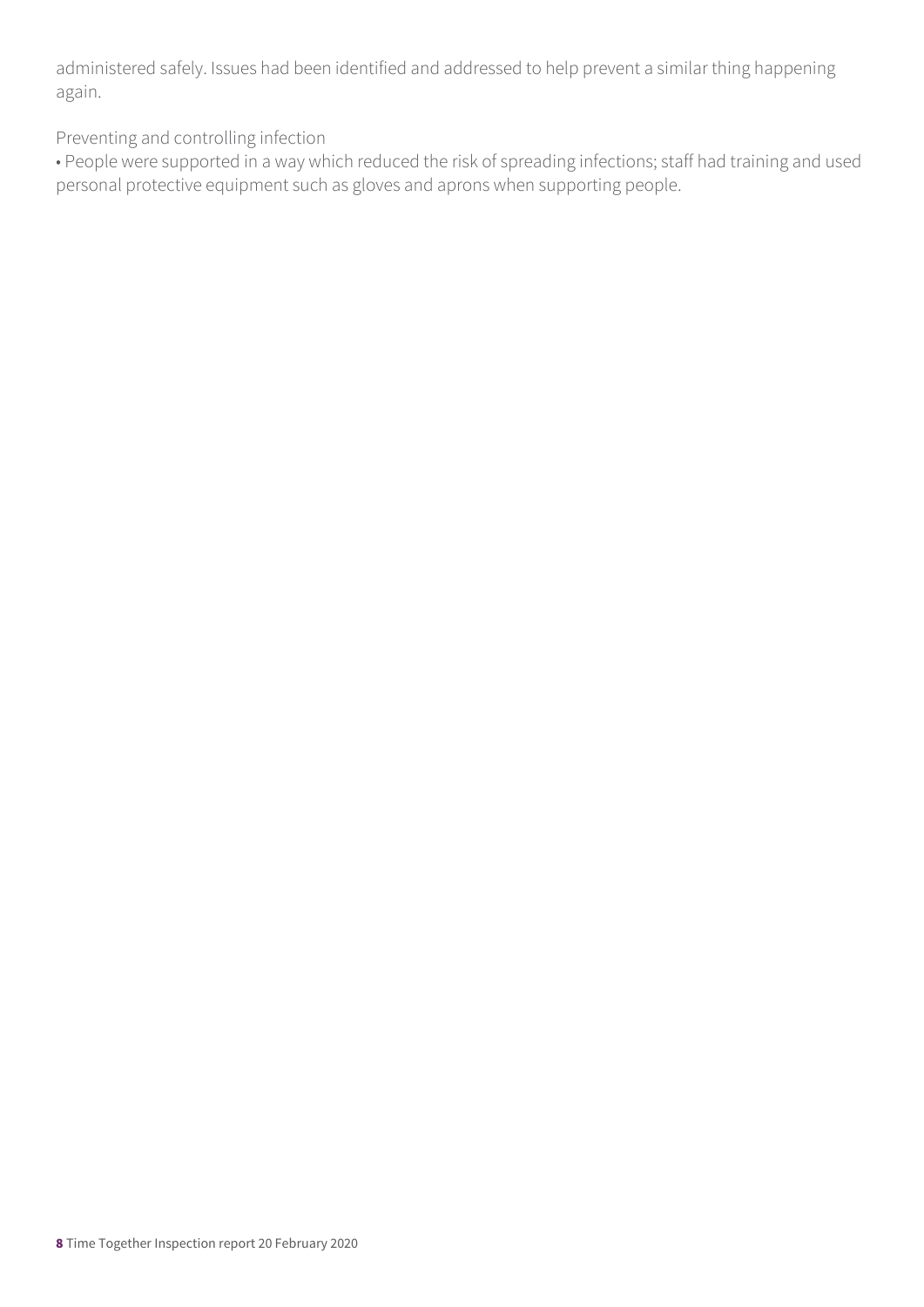### Is the service effective?

### Our findings

Effective – this means we looked for evidence that people's care, treatment and support achieved good outcomes and promoted a good quality of life, based on best available evidence.

At the last inspection this key question was rated good. At this inspection this key question has remained the same. This meant people's outcomes were consistently good, and people's feedback confirmed this.

#### Ensuring consent to care and treatment in line with law and guidance

The Mental Capacity Act 2005 (MCA) provides a legal framework for making particular decisions on behalf of people who may lack the mental capacity to do so for themselves. The Act requires that, as far as possible, people make their own decisions and are helped to do so when needed. When they lack mental capacity to take particular decisions, any made on their behalf must be in their best interests and as least restrictive as possible.

People can only be deprived of their liberty to receive care and treatment when this is in their best interests and legally authorised under the MCA. When people receive care and treatment in their own homes an application must be made to the Court of Protection for them to authorise people to be deprived of their liberty. We checked whether the service was working within the principles of the MCA.

• People had been asked to sign their care plans to make sure they consented to the support provided. • Staff explored issues around people's mental capacity to make decisions, but clear and complete records were not in place to show how people's mental capacity had been assessed or in relation to best interest decisions made.

We recommend the provider review good practice guidance in relation to the Mental Capacity Act 2005.

Staff support: induction, training, skills and experience

• People received effective care which met their needs. Staff completed a wide range of training to make sure they had the knowledge and skills needed to support people. A relative said, "I can't speak highly enough of how professional and caring the staff are at all times."

• New staff completed an induction and had the opportunity to shadow other staff to build their confidence and learn how to support people.

• Staff felt very supported by management. One member of staff explained, "If we have any issues at all we can just go to the management. There's never an occasion you are asking for something and it is not there. They are all very approachable."

• Some supervisions and appraisals had been completed, but these had not always been regularly recorded in line with the provider's own policy and procedure. The registered manager acknowledged this and explained plans in place to address this.

Assessing people's needs and choices; delivering care in line with standards, guidance and the law; Supporting people to live healthier lives, access healthcare services and support; Staff working with other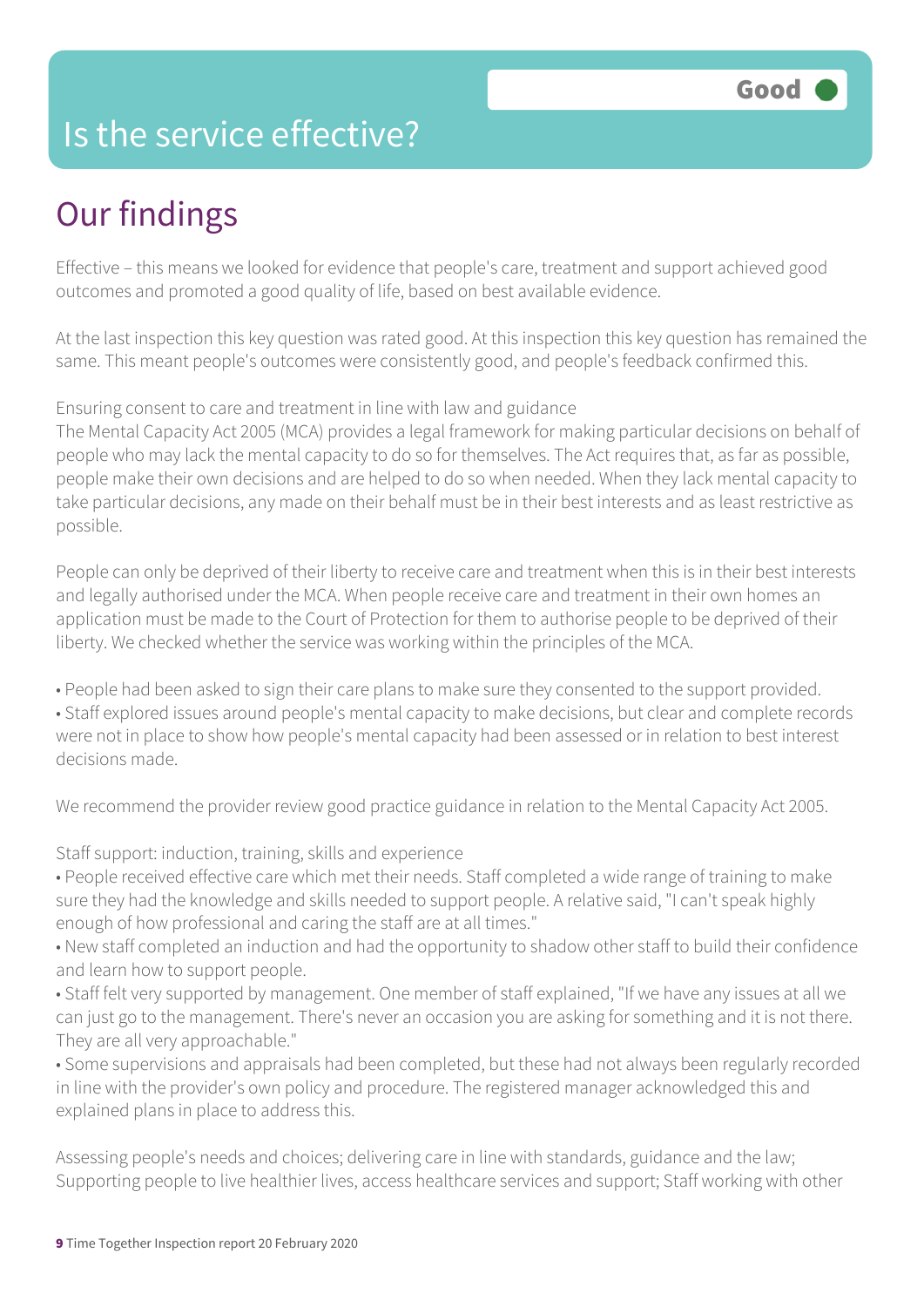agencies to provide consistent, effective, timely care

• People's needs were assessed to make sure staff could support them safely. A member of staff said,

"Management are really good at identifying clients we can best support based on our strengths."

• Staff worked with people and their families to plan and review the support provided. This helped make sure people's needs were met.

• Staff sought advice and guidance from professionals on how best to meet people's need and support them to stay healthy.

Supporting people to eat and drink enough to maintain a balanced diet

• People's needs were assessed and staff provided support when necessary to make sure they ate and drank enough to maintain a balanced diet.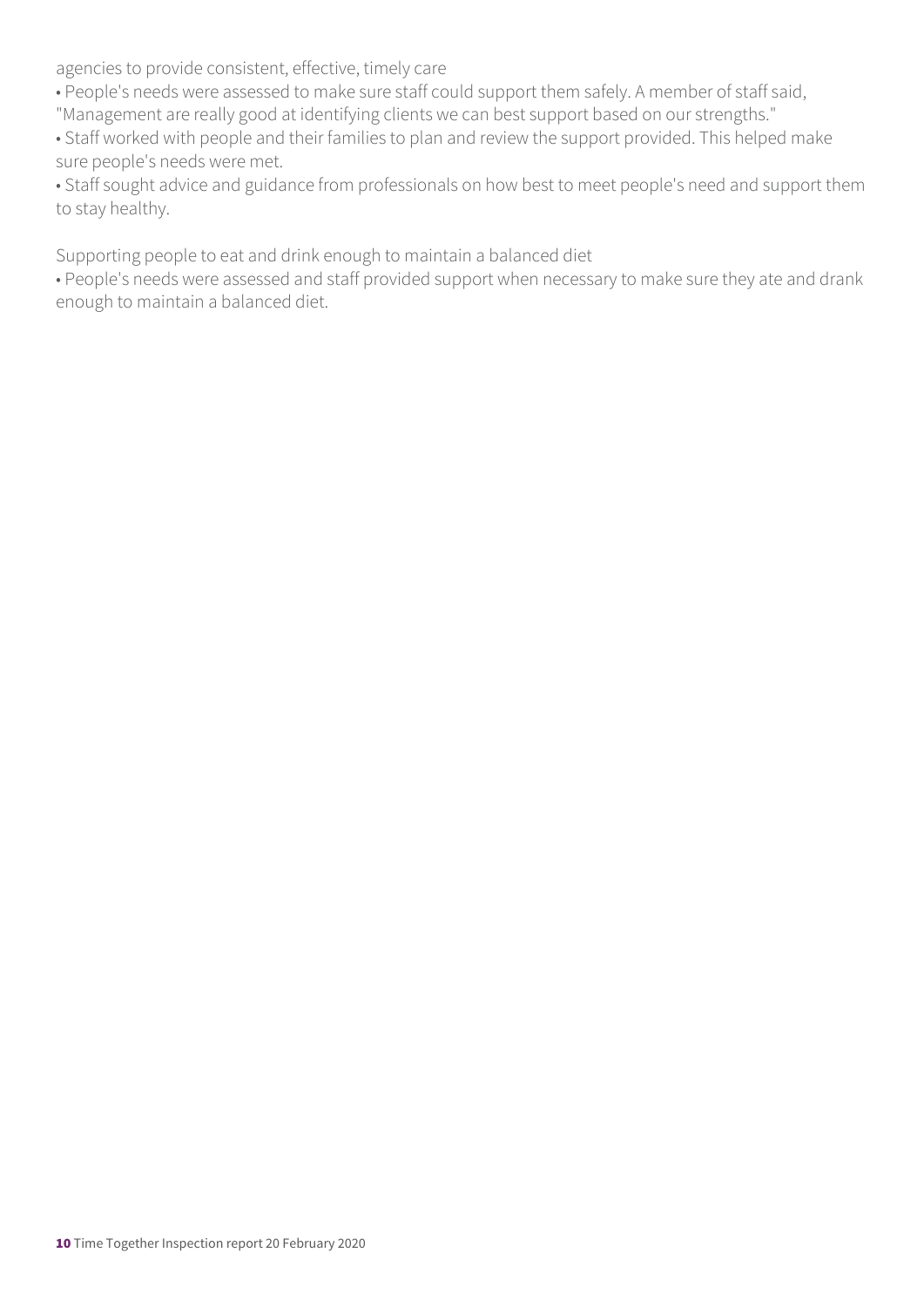### Is the service caring?

### Our findings

Caring – this means we looked for evidence that the service involved people and treated them with compassion, kindness, dignity and respect.

At the last inspection this key question was rated good. At this inspection this key question has remained the same. This meant people were supported and treated with dignity and respect; and involved as partners in their care.

Ensuring people are well treated and supported; respecting equality and diversity

• People benefited from very kind and caring support from the staff who visited them. A relative said, "I always think how lucky we are to get such nice, able people with a caring mentality." A professional said, "The staff are very friendly, caring and helpful."

• People enjoyed spending time with the cheerful and friendly staff. They told us, "The staff are really, really easy to get on with. I like the way they look after me, they are very caring" and "The carers are brilliant, you can have a chat with them."

• People had developed meaningful relationships with the staff who supported them. Each person had a small team of staff who had been chosen to support them and knew them well. A professional said, "All the staff I have met have been caring and establish effective caring relationships with people."

Respecting and promoting people's privacy, dignity and independence

• People were supported in a dignified and respectful way. Staff understood the importance of maintaining people's privacy and provided careful and considerate support to meet their needs.

• People were encouraged to develop and maintain their independence. A person explained, "The staff keep me independent and living my life how I want to live it. I can do normal things; the staff are all very good."

Supporting people to express their views and be involved in making decisions about their care

• People felt in control of decisions about their care. They explained how staff helped them understand information and how this supported them to make decisions.

• People were encouraged to express their wishes and views; staff listened to people and responded to their requests to make sure the support provided met their needs.

• People's care plans included some information about how they communicated to guide staff on how to involve them in decision making.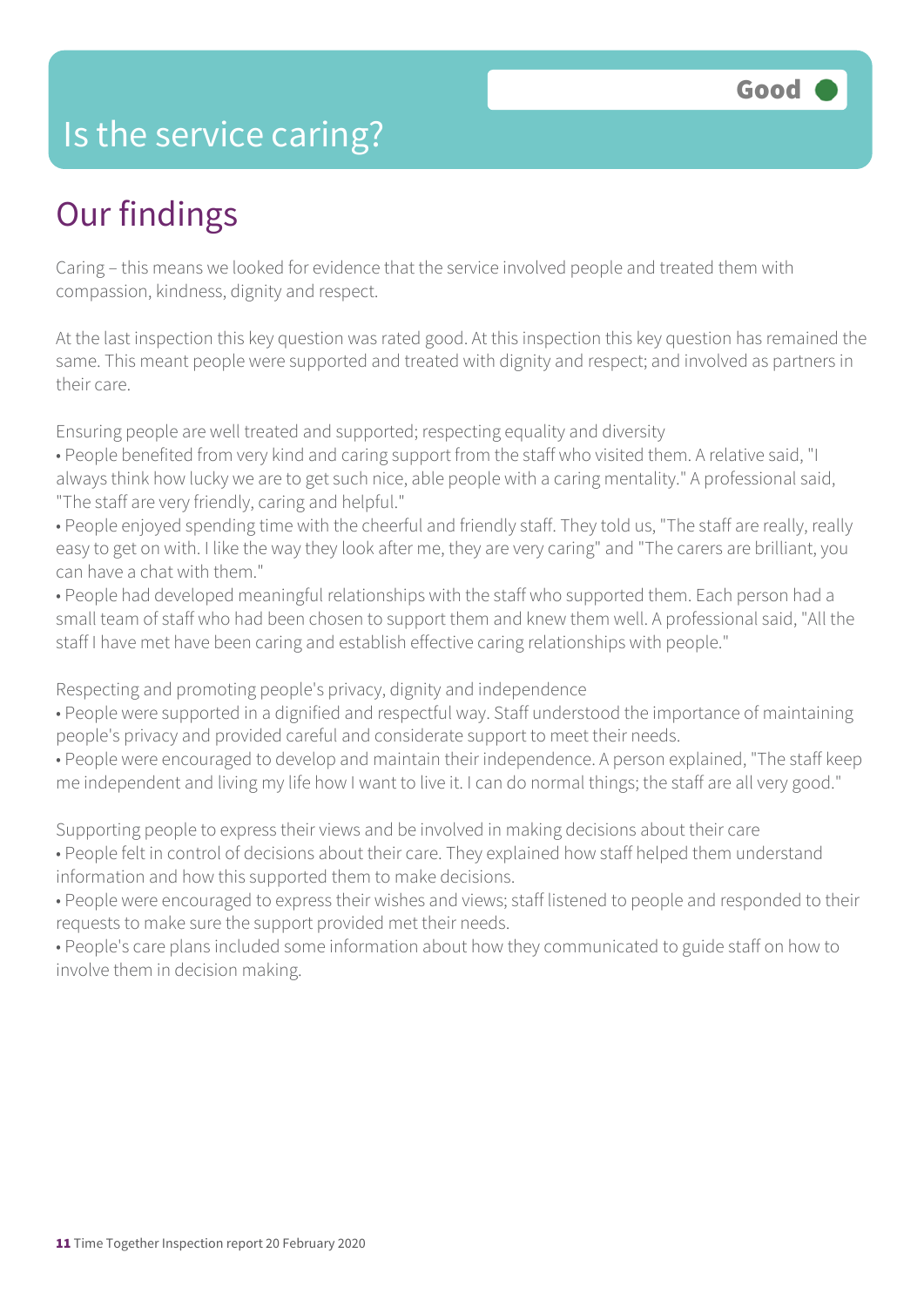### Is the service responsive?

### Our findings

Responsive – this means we looked for evidence that the service met people's needs.

At the last inspection this key question was rated good. At this inspection this key question has remained the same. This meant people's needs were met through good organisation and delivery.

Planning personalised care to ensure people have choice and control and to meet their needs and preferences

• People received very person-centred care and support to meet their needs and improve their quality of life.

- Staff knew people well and had a very good understanding of their needs and how best to support them, taking into account their likes, dislikes and preferences. A relative told us, "The staff take great care in understanding people, they are a very reliable and competent team."
- Care plans contained some person-centred information to guide good practice, and new staff shadowed other workers to get to know people and learn how best to support them to meet their needs and preferences.
- Some care plans needed to be reviewed and updated and the registered manager agreed to address this.

Supporting people to develop and maintain relationships to avoid social isolation; Support to follow interests and to take part in activities that are socially and culturally relevant to them

- People were supported to take part in activities and to follow their hobbies and interests. A relative explained, "We feel really blessed that [Name] has Time Together. Without them, they would have had a much lonelier and much less rich life."
- The provider organised a number of clubs and events at their 'activities centre'. These provided regular opportunities for people to socialise and try new things.
- The activities centre was a welcoming and engaging environment and included a sensory room and an interactive projector which people used and enjoyed.

#### Meeting people's communication needs

Since 2016 onwards all organisations that provide publicly funded adult social care are legally required to follow the Accessible Information Standard (AIS). The standard was introduced to make sure people are given information in a way they can understand. The standard applies to all people with a disability, impairment or sensory loss and in some circumstances to their carers.

• The registered manager understood the need to provide accessible information for people. For example, they provided large print versions of people's rotas.

• Plans were in place to develop an easy-read version of the provider's complaints procedure to make sure this was accessible for everyone.

Improving care quality in response to complaints or concerns

• People felt confident they could raise issues or concerns and these would be addressed. A relative explained, "If I am not happy about something they listen. They are so professional you don't worry about it.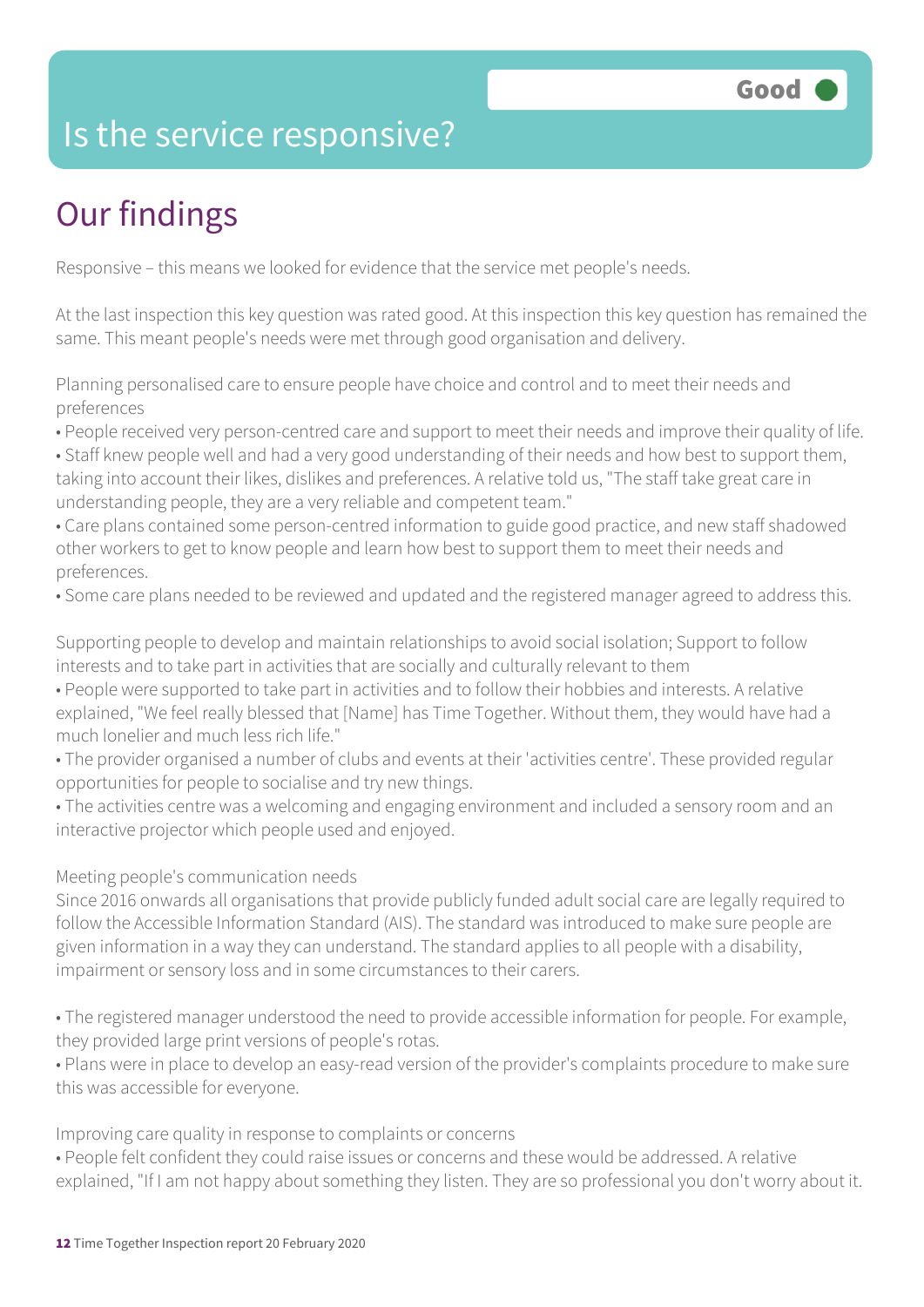They have been the most open company we have had. If something has gone wrong they listen and then correct the problem."

• The provider had a complaints procedure setting out how they would manage and respond to any complaints about the service.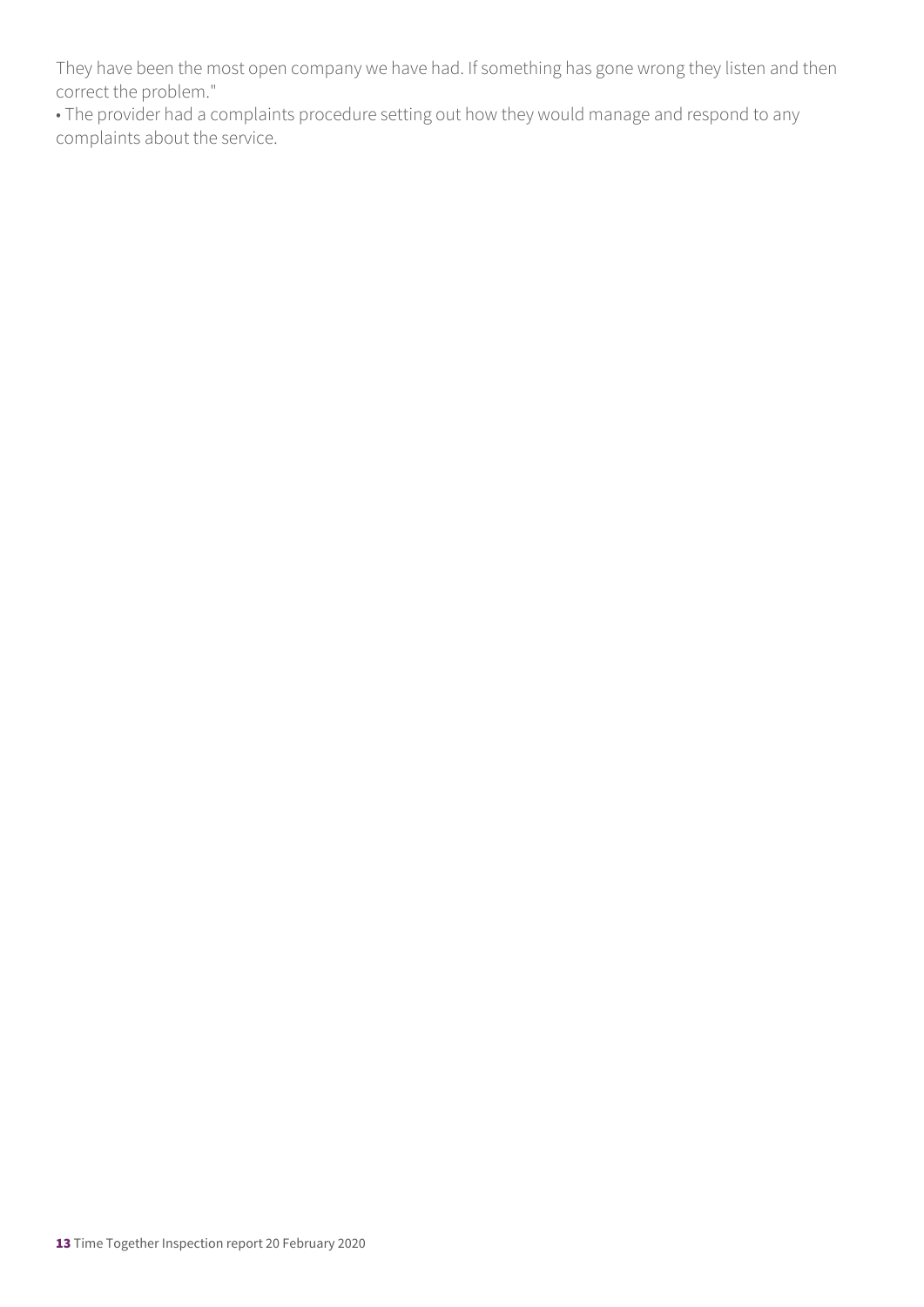### Is the service well-led?

### Our findings

Well-Led – this means we looked for evidence that service leadership, management and governance assured high-quality, person-centred care; supported learning and innovation; and promoted an open, fair culture.

At the last inspection this key question was rated good. At this inspection this key question has deteriorated to requires improvement. This meant the service management and leadership was inconsistent. Leaders and the culture they created did not always support the delivery of high-quality care.

Managers and staff being clear about their roles, and understanding quality performance, risks and regulatory requirements

- We could not be certain people would always receive good care. The provider's audits and monitoring of the service had not identified the issues we found during the inspection.
- Problems with staffing levels had impacted on the time available for managers to monitor the service.
- The registered manager had been open about these problems at the start of the inspection and explained the actions taken to address these concerns. They had prioritised work to make sure staffing problems did not impact on people's experience of using the service, but this had resulted in gaps in records and governance issues.
- Regular supervisions and annual appraisals had not been completed in line with the provider's own policy and procedure.
- Clear records were not always in place to show how people's mental capacity had been assessed or best interest decisions made. Some care plans and risk assessments needed to be reviewed and updated.
- The registered manager explained new staff had been recruited and the assistant manager had developed a new system to help monitor and make sure staffing levels would be sufficient in future.
- •The provider was introducing electronic care records and updating all care plans as part of this process. The registered manager explained how the new system would help management better monitor record keeping in future.

Promoting a positive culture that is person-centred, open, inclusive and empowering, which achieves good outcomes for people

- People's care was planned and delivered in a person-centred way. A professional told us, "[Registered manager's name] is an effective leader in my experience. They take great care to recognise the individual needs and vulnerabilities of clients and endeavours to make sure their needs are met."
- People praised the open culture and clear communication. Staff felt able to make suggestions and that they were encouraged and supported to provide person-centred care which achieved good outcomes for people.

How the provider understands and acts on the duty of candour, which is their legal responsibility to be open and honest with people when something goes wrong

• The registered manager understood their responsibility to investigate issues or concerns and be open, honest and apologise to people if things went wrong.